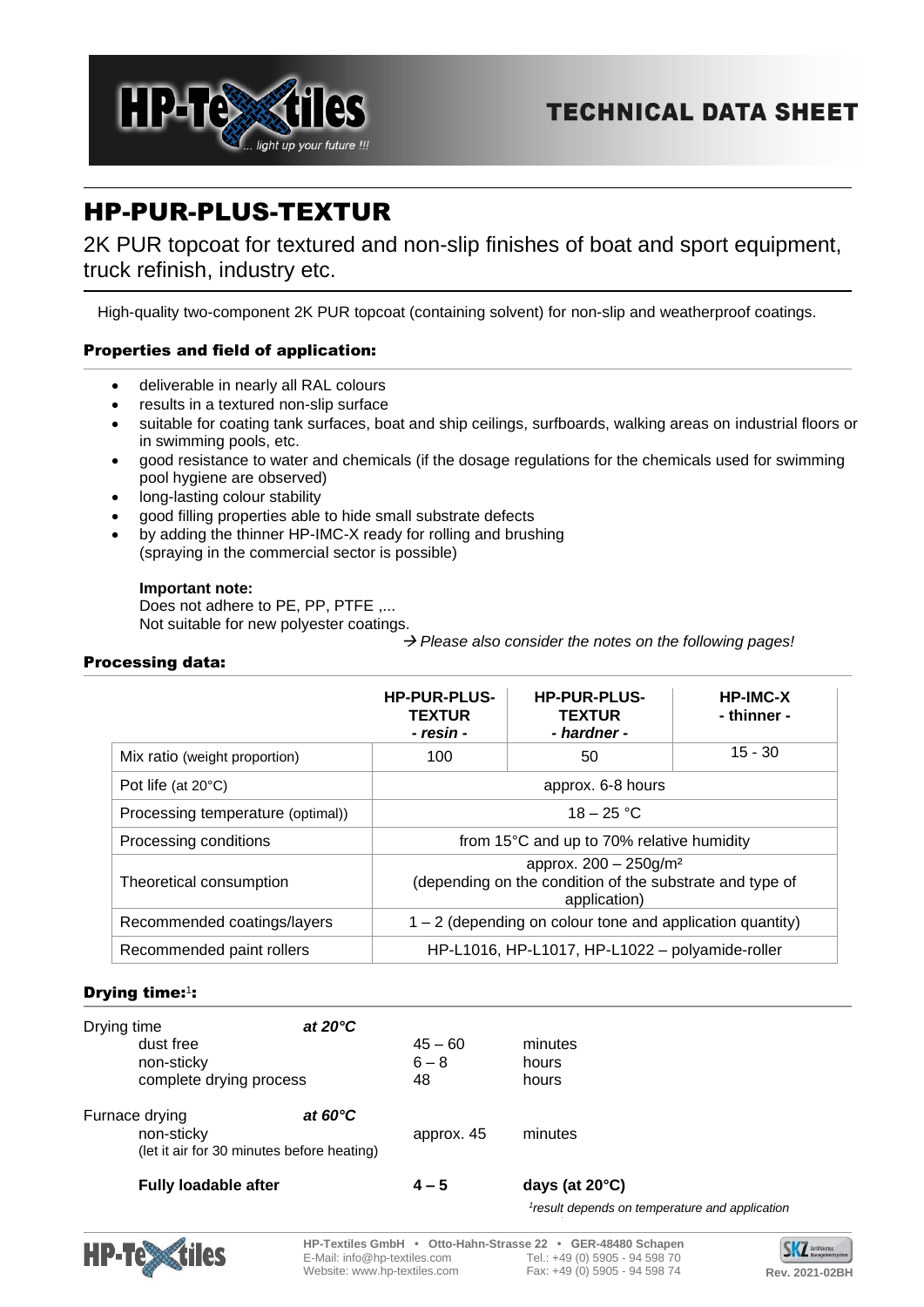

## Surface preparation:

The surface must be clean and dry as well as free of grease, rust and old paints.

|          | GRP       | wood                | Alu      | steel                                       | <b>Product / Remarks</b> |
|----------|-----------|---------------------|----------|---------------------------------------------|--------------------------|
| Cleaning | ves       | ves                 | yes      | yes                                         | HP-AC (acetone)          |
| Grinding | 80-180    | 80-180<br>and lower | blasting | blasting                                    | Grinding paper           |
| filling  | on demand |                     |          | <b>HP-E30S</b><br><b>E45KL</b> plus fillers |                          |
| priming  | ves       | yes                 | yes      | yes                                         | E80FS + thinner XB       |

## Safety instructions:

The safety instructions can be found in the respective containers and safety data sheets. Do not allow children to handle. Avoid inhalation of vapours and product contact with skin. Wear suitable protective gloves and goggles. Contains xylene.

The usual protective measures for paints must be observed. Processing only under good ventilation.

#### Mixing:

Carefully mix the resin and hardener according to the specified ratio with a suitable stirrer, free of bubbles. Allow the mixture to rest for 10 minutes before use to allow any bubbles to escape. Then process within the pot life.

#### Application instructions:

For application we recommend our polyamide-rollers HP-L1016 (width 10cm) HP-L1017 (width 15cm) and HP-L1022 (width 25cm) or suitable varnishing brushes or surface brushes. Conventional varnishing rollers available in do-it-yourself superstores cannot be recommended due to bubble formation during application!

#### ... Application on "fresh" epoxy laminate:

The HP-PUR-PLUS-TEXTUR can be applied directly to the fresh epoxy laminate (epoxy resins from HP-Textiles). For an optimal bond without intermediate sanding, the last layer of the underlying epoxy coating must not be older than 24h (at max. 20°C ambient temperature). A firm but still slightly sticky substrate is ideal. If the coating is applied after 24 hours, the entire substrate must be sanded, otherwise the adhesion may be too low.

#### ... Spray application (industrial application):

|                                                                                                                                                                                                                            |                                                                                                     | <b>PUR-PLUS</b><br>- resin - | <b>PUR-PLUS</b><br>- hardener - | <b>HP-IMC-X</b><br>- thinner - |  |
|----------------------------------------------------------------------------------------------------------------------------------------------------------------------------------------------------------------------------|-----------------------------------------------------------------------------------------------------|------------------------------|---------------------------------|--------------------------------|--|
| Mix ratio (parts)                                                                                                                                                                                                          |                                                                                                     | 100                          | 50                              | $30 - 40$                      |  |
| diameter spray nozzle:<br>spray pressure:<br>number of spray coats:<br>recommended layer thickness: 75um (per layer)<br>consumption (theoretical):<br>V.O.C. ready-to-spray product: approx. 530 g/litre (max. 584g/litre) | $1,4-1,8$ mm<br>$3 - 5$ Atm<br>2 (recommended)<br>1 litre mixture approx. 4-5m <sup>2</sup> at 75µm |                              |                                 |                                |  |

#### **Processing must only take place in a dry, well-ventilated environment. Avoid condensation moisture. Lacquered surfaces must be protected from moisture for at least 24 hours, as this can interfere with curing.**